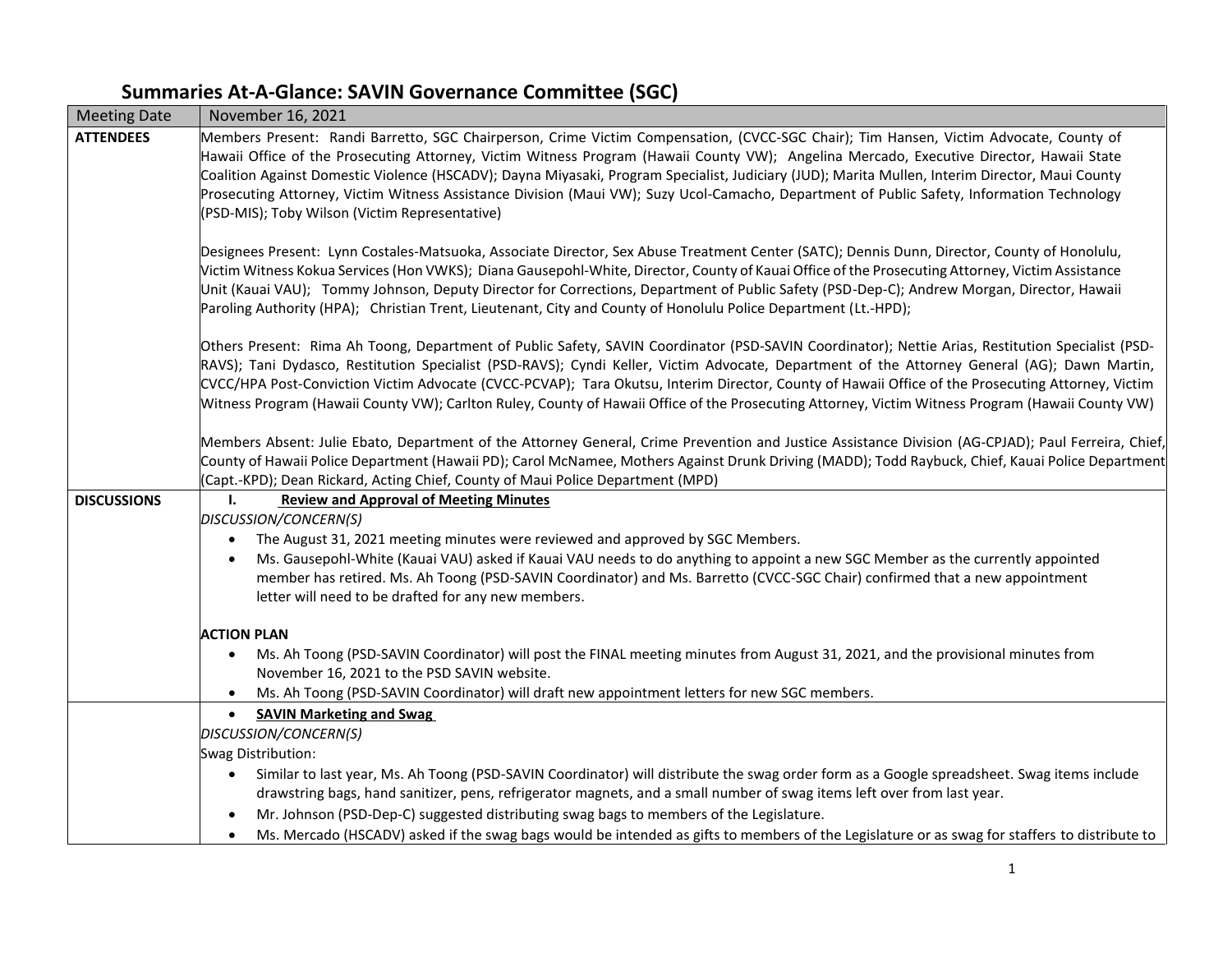the community. The new ethics rules for gifts to law makers are fairly stringent.

• Mr. Johnson (PSD-Dep-C) answered that the swag bags would be given as part of the Legislator's official capacity for informational purposes and to distribute to constituents. Though it may be considered a gift, the value of the swag bags is low enough that they likely would not be prohibited by State ethics rules. He recommended putting together an estimate of the value of the swag bag and sending the question to the AG's office.

SAVIN TV Advertising Campaign:

- The KHON advertising campaign ended in October. We received feedback from several people that they saw the ads, including one surviving family member of a victim who immediately signed up for notifications.
- There likely will be some funds in this fiscal year to do another TV advertising campaign. The new campaign will incorporate feedback from SGC Members about how the ads can be even more accessible and informative for people not familiar with SAVIN.

SAVIN Radio Advertising Campaign:

• A request for proposals for the Neighbor Island radio campaign will be posted before the end of December. Ads will likely run at the beginning of the following quarter.

Appriss Google Ads:

• Google ads are scheduled to run from October to December 2021.

Hear Me! Podcast:

• The episode highlighting SAVIN was recorded and is currently being edited.\*

PavHawaii.com:

- The main functionality of the website has been determined. The website designers (Ignition 72) have completed design mock-ups for most of the main website pages.
- The mock-ups for the "Judicial Timeline" and "SAVIN Notification Search" pages were shared with the SGC. On the "Judicial Timeline" page there is a button at the top for visitors to go directly to the "SAVIN Notification Search" page.
- The judicial timeline includes each step of the criminal justice process from "The Crime Happened" to "Inmate is Released" and "Compensation." Though the focus of the website is post-conviction criminal justice processes, it will include some information on preconviction processes as visitors may not necessarily distinguish between those timeframes. Each page also includes a large call out currently titled "I feel unsafe," which will include information on how visitors can get immediate help.
- The judicial timeline will include information on what happens at each stage in the process and resources specific to that stage.
- The SAVIN notification search page will include an introduction on how to use the search page, and a search bar. PSD is working with Appriss to add an index number to each type of notification so it will be more easily searchable.
- The SAVIN notification search page will include information on what the notification means, why the person received it, victims' rights associated with post-conviction event that triggered the notification, and any associated forms or resources.
- A large amount of content needs to be developed for the website. PSD anticipates the website will grow more robust over time.
- Ignition 72 also developed a logo for the website.
- Ms. Mercado (HSCADV) asked if the design team have discussed ADA accessibility. Ms. Ah Toong (PSD-SAVIN Coordinator) and Ms. Martin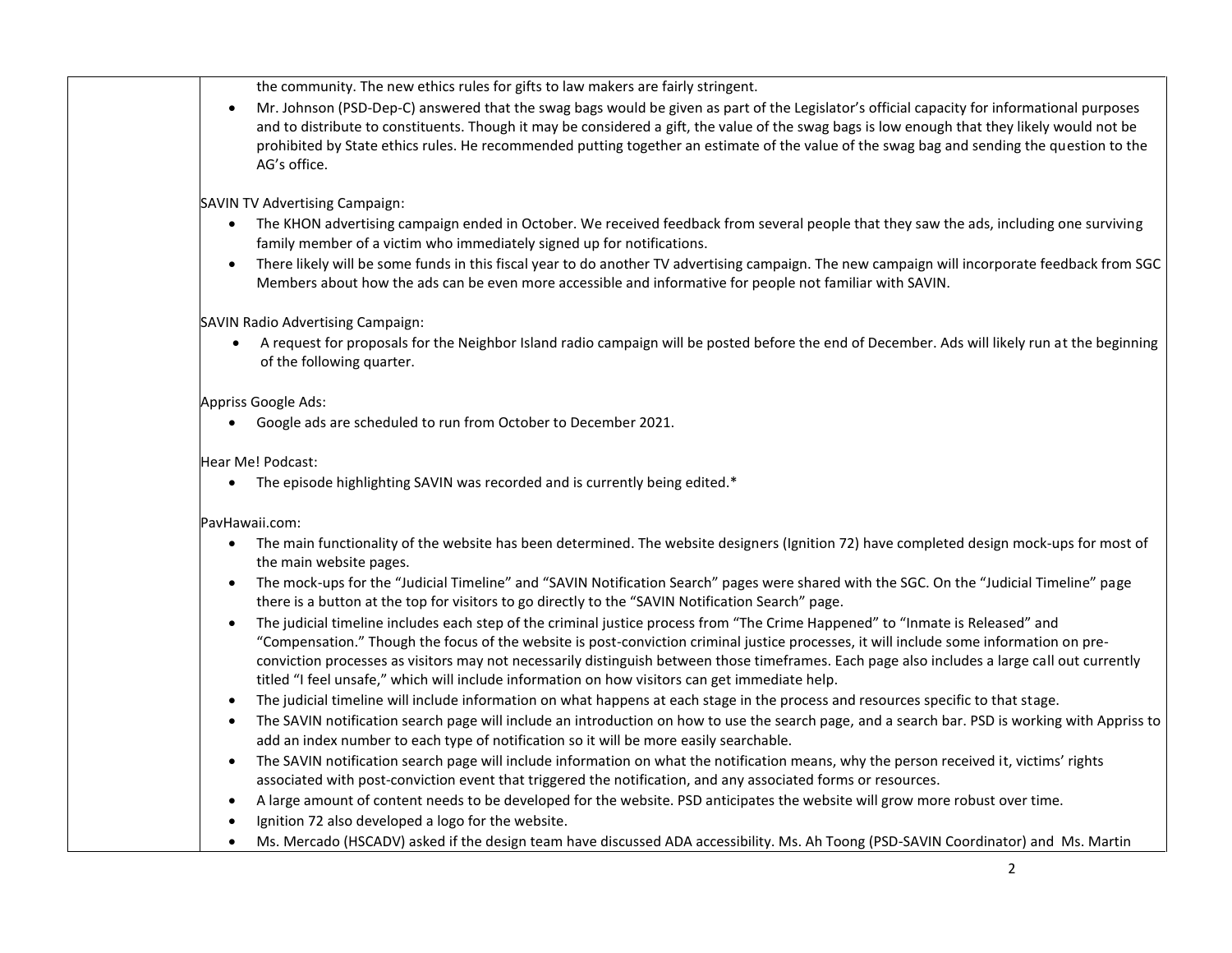| (CVCC-PCVAP) confirmed that ADA accessibility was one of the first concerns brought up, and Ignition 72 is well versed in designing websites                                                                                                                   |
|----------------------------------------------------------------------------------------------------------------------------------------------------------------------------------------------------------------------------------------------------------------|
| that meet the requirements. Additionally, we have been discussing translating the content into the top five (5) most common languages in                                                                                                                       |
| Hawai'i. However, we need to develop the major content first.                                                                                                                                                                                                  |
| Ms. Ah Toong (PSD-SAVIN Coordinator) thanked the participants of the last Justice Reinvestment Initiative (JRI) meeting members for providing<br>$\bullet$<br>feedback on the logo and colors.                                                                 |
| The website will include videos, podcasts, forms, and other types of content. However, the goal was to keep the "feel" simple, clean, accessible,<br>$\bullet$<br>and calming for visitors who may be in a high state of anxiety when they access the website. |
| SGC Members shared positive feedback on the logo, website design, and color scheme.<br>$\bullet$                                                                                                                                                               |
| Brochure Translation and Printing:                                                                                                                                                                                                                             |
| Brochure translation is on hold. The information in the brochures may need to be updated once the transition to the new VINE platform is<br>$\bullet$<br>complete.                                                                                             |
| <b>ACTION PLAN</b>                                                                                                                                                                                                                                             |
| Ms. Ah Toong (PSD-SAVIN Coordinator) will distribute the Swag order form via Google spreadsheets and email.<br>$\bullet$                                                                                                                                       |
| Ms. Ah Toong (PSD-SAVIN Coordinator) will post a request for proposals for the Neighbor Island Radio Campaign.<br>$\bullet$                                                                                                                                    |
| Ms. Ah Toong (PSD-SAVIN Coordinator) will gather more data on the language needs of underserved populations and contact Language<br>$\bullet$<br>Services Hawaii to start getting a quote for translation of the SAVIN brochures (on hold).                    |
| н.<br><b>Notification Settings</b>                                                                                                                                                                                                                             |
| DISCUSSION/CONCERN(S)                                                                                                                                                                                                                                          |
| Death Notifications and Delete Dates:                                                                                                                                                                                                                          |
| PSD discussed internally SGC Members' concerns about how frustrating death notifications can be for victims as the notification<br>$\bullet$                                                                                                                   |
| language is vague and they are not able to get additional information if they call PSD. The proposed solution is to draft a standard                                                                                                                           |
| response to inquiries that is more informative but still complies with HIPAA regulations regarding disclosing protected health                                                                                                                                 |
| information. The response language will need to be reviewed by the AG's office.<br>Ms. Gausepohl-White (Kauai VAU) added that part of the concern the timing of death notifications. If PSD staff can't confirm the death<br>$\bullet$                         |
| until after the offender's next of kin is notified, then the notification should be delayed until the information can be confirmed. Ms. Ah                                                                                                                     |
| Toong (PSD-SAVIN Coordinator) responded that the VINE Transition Subcommittee did recommend the notification delay be changed<br>from 24 to 48 hours.                                                                                                          |
| Mr. Dunn (Hon VWKS) commented that one of the challenges of death notifications is victims may have a wide variety of responses to<br>$\bullet$<br>receiving the information.                                                                                  |
| Ms. Barretto (CVCC-SGC Chair) added that the Notification Review Subcommittee has been discussing SGC concerns in detail to ensure<br>$\bullet$<br>they are addressed.                                                                                         |
| Ms. Ah Toong (PSD-SAVIN Coordinator) added that one of the goals is to discuss the pros and cons of each notification setting issue,<br>$\bullet$<br>make an informed decision on how to resolve it, and document the decision.                                |
| <b>Upcoming Release Notifications:</b>                                                                                                                                                                                                                         |
| Charges for prior convictions are inputted into the offender management system for offender classification purposes.<br>$\bullet$                                                                                                                              |
| A request was submitted to Appriss to add a new upcoming release notification with language specific to offenders with the status of<br>$\bullet$                                                                                                              |
| pre-trial and sentenced pending charges who have a sentence end date entered in PSD's Inmate Management System. PSD will need to                                                                                                                               |
| 3                                                                                                                                                                                                                                                              |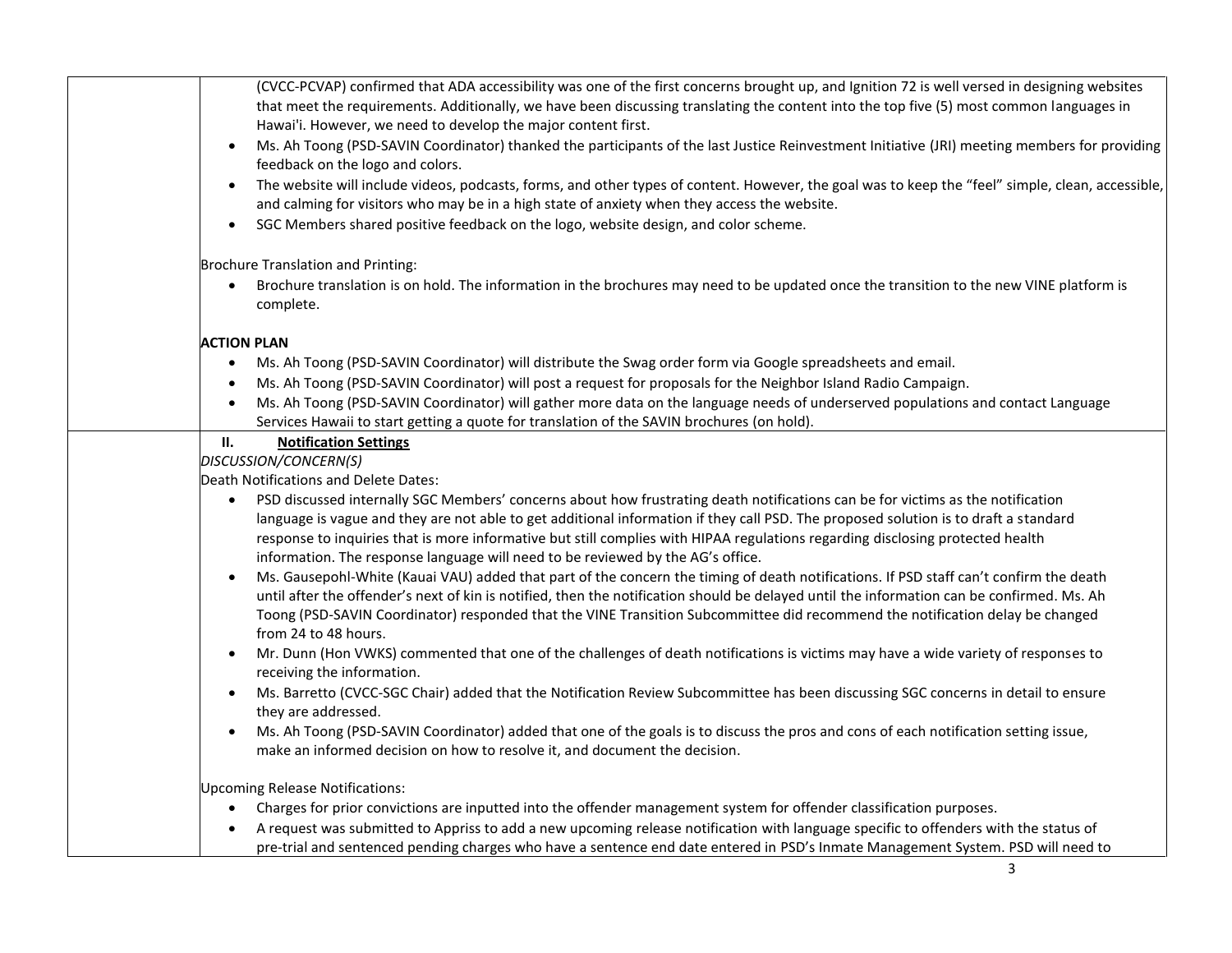| do testing on potential notification triggers.                                                                                                                                                                                                                                           |
|------------------------------------------------------------------------------------------------------------------------------------------------------------------------------------------------------------------------------------------------------------------------------------------|
| SAVIN & Hard Copy Notification Requests                                                                                                                                                                                                                                                  |
| Based on SGC Member feedback it was determined that a more in-depth discussion with the County VW Directors is needed on each<br>$\bullet$                                                                                                                                               |
| County's process and any issues.                                                                                                                                                                                                                                                         |
| <b>ACTION PLAN</b>                                                                                                                                                                                                                                                                       |
| Ms. Ah Toong (PSD-SAVIN Coordinator) will schedule a meeting with the Victim Witness Coordinators to discuss each County's hard-<br>$\bullet$                                                                                                                                            |
| copy notification process.                                                                                                                                                                                                                                                               |
| Ms. Ah Toong (PSD-SAVIN Coordinator) will continue discussing "death" and "upcoming release" notification configuration options with                                                                                                                                                     |
| Appriss.<br>III.<br><b>Monthly SAVIN Reporting</b>                                                                                                                                                                                                                                       |
| DISCUSSION/CONCERN(S)                                                                                                                                                                                                                                                                    |
|                                                                                                                                                                                                                                                                                          |
| SAVIN/VINE Utilization:                                                                                                                                                                                                                                                                  |
| The "VINE Searches by Month" graph shows searches increased slightly in October. The "Registrations by Month" graph shows<br>$\bullet$                                                                                                                                                   |
| registrations are lower overall in this fiscal year compared to last year. It is not clear why registrations are down. However, the                                                                                                                                                      |
| percentage of offenders in PSD custody who have at registrations associated with them in VINE has been 89% to 99% in the past. The                                                                                                                                                       |
| SAVIN Coordinator will review those data again to see if percentages remain high.                                                                                                                                                                                                        |
| Ms. Gausepohl-White (Kauai VAU) commented that registrations may be down due to all the sentencing delays the courts are<br>$\bullet$<br>experiencing during the pandemic.                                                                                                               |
| The "Notifications by Month and Type" graph shows that the total number of notifications made is also lower than last fiscal year. Text<br>$\bullet$                                                                                                                                     |
| and email notifications remain the primary ways people choose to get notified.                                                                                                                                                                                                           |
| Data and System Tests                                                                                                                                                                                                                                                                    |
| There were 17 Resynchronization Reports (Resyncs) and three (3) resulted in notifications that had to be manually checked by PSD.<br>$\bullet$                                                                                                                                           |
| There were 2 manual data tests, including the daily notification checks and research into HPA notification triggers. The notification error<br>$\bullet$                                                                                                                                 |
| rate remained low at 4.0% in October. The primary error reasons were advanced release notifications being sent out for pretrial and                                                                                                                                                      |
| sentenced pending trial offenders, and last-minute data entry due to parole hearing delays.                                                                                                                                                                                              |
| Mr. Dunn (Hon VWKS) asked if there is a current data entry backlog at HPA. Ms. Ah Toong (PSD-SAVIN Coordinator) responded that<br>$\bullet$<br>overall, HPA staff enter data very diligently and there is no backlog. For example, parole hearing decisions are generally entered either |
| the same day that the hearing is held or the day after.                                                                                                                                                                                                                                  |
|                                                                                                                                                                                                                                                                                          |
| SAVIN Inquiry Reports & Appriss Tickets:                                                                                                                                                                                                                                                 |
| Zero (0) inquiry forms were submitted or closed in October. Ten (10) of the open/pending inquiries are related to HPA, and the average<br>$\bullet$<br>number of days open/pending continues to grow each month. Issues will be resolved when the HPA notifications are reconfigured     |
| during the transition to the new VINE platform. One (1) inquiry is related to "upcoming release" notifications for an offender with                                                                                                                                                      |
| "sentenced with pending charge" status.                                                                                                                                                                                                                                                  |
| Four (4) Appriss tickets were opened in October and one (1) ticket was closed. Three (3) of the new tickets were related to advanced                                                                                                                                                     |
| parole hearing notifications and one (1) was for a release that incorrectly triggered a transfer notification. The parole-related tickets are                                                                                                                                            |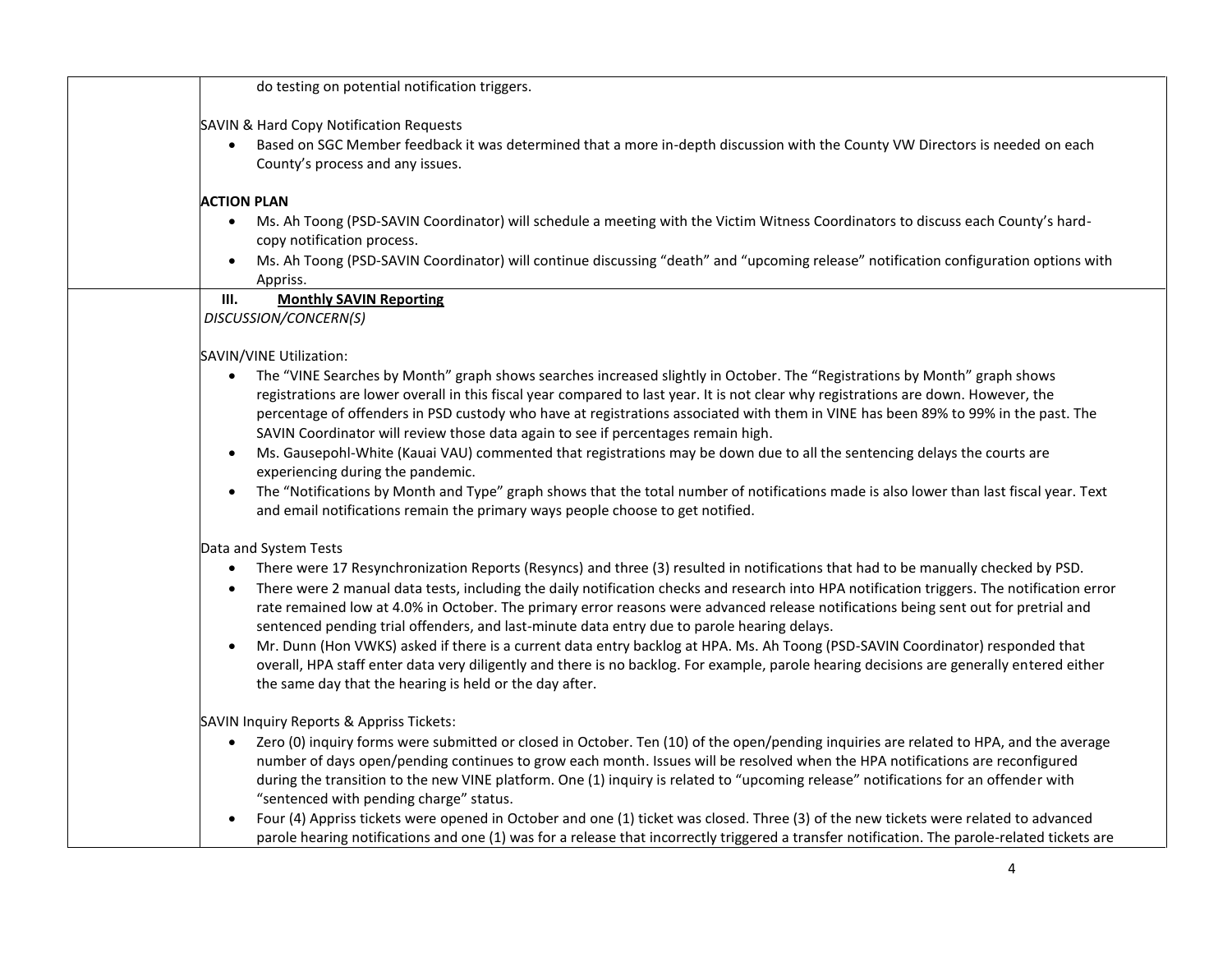|           | on hold and will be addressed through the transition process.                                                                                                                                                                       |
|-----------|-------------------------------------------------------------------------------------------------------------------------------------------------------------------------------------------------------------------------------------|
|           | Contacts, Training & Outreach                                                                                                                                                                                                       |
| $\bullet$ | SAVIN did not host any trainings in October.                                                                                                                                                                                        |
| $\bullet$ | The SAVIN Coordinator attended the VINE Annual Conference from October 18 <sup>th</sup> - 21 <sup>st</sup> and learned about other State's notification                                                                             |
|           | issues and upcoming developments in Appriss products.*                                                                                                                                                                              |
| $\bullet$ | The TV advertising campaign ran through the end of October.                                                                                                                                                                         |
| $\bullet$ | There were forty-six (46) calls to the Appriss VSR line. There were also two (2) calls to the SAVIN line and three (3) calls to the SAVIN<br>Coordinator.                                                                           |
| $\bullet$ | The three (3) calls to the SAVIN Coordinator were 1) regarding an issue with the facilities not being aware of an upcoming court date; 2)                                                                                           |
|           | an offender recently transferred back to Hawai'i who had an upcoming release to parole; and 3) the interstate compact transfer process.                                                                                             |
| $\bullet$ | The most common reasons for calls to the VSR line remain consistent month-to-month. The primary reason is callers asking to be added<br>to the allow list, followed by offender searches, and callers asking to stop notifications. |
| $\bullet$ | Ms. Gausepohl-White (Kauai VAU) asked if there is an option on the VSR line or automated phone call notification that provides callers                                                                                              |
|           | who wish to stop phone notifications with an option to register for text or email notifications. Victims who enrolled many years ago                                                                                                |
|           | didn't have those options at the time, often don't remember their PINs, and still want information but are triggered by the phone<br>notifications.                                                                                 |
| $\bullet$ | Currently, if users call SAVIN they can be manually removed from receiving notifications even if they do not remember their PIN through                                                                                             |
|           | VINE Watch. Phone notifications can be halted mid-notification if needed. The new Standard VINE phone notification script has been                                                                                                  |
|           | updated to include an option to opt-out of phone notifications, which will be a lot more user-friendly. They have also updated the calling                                                                                          |
|           | pattern to run 24-hours instead of 48-hours. Additionally, it was shared during the Annual VINE Conference that Appriss is researching                                                                                              |
|           | other improvements to the phone notifications.                                                                                                                                                                                      |
| $\bullet$ | Ms. Barretto (CVCC-SGC Chair) asked if Appriss is working on adding the opt-out functionality to SMS or email notifications as well. Ms.                                                                                            |
|           | Ah Toong (PSD-SAVIN Coordinator) responded that they currently do not include that feature. However, the Notification Review                                                                                                        |
|           | Subcommittee did include recommendations to include opt-out language in the email notifications. The language was not included in                                                                                                   |
|           | the SMS or in-app notifications due to the limited length of those message types.                                                                                                                                                   |
| $\bullet$ | Appriss is adding registration confirmation messages for SMS notifications. The Subcommittee recommended adding them to other<br>notification types as well for consistency.                                                        |
| $\bullet$ | Ms. Wilson (Victim Representative) asked if Appriss is considering adding an option to switch notification types as well as fully opting out<br>in the future.                                                                      |
| $\bullet$ | Ms. Ah Toong (PSD-SAVIN Coordinator) responded that she will share that recommendation with Appriss as there is no plan to do so                                                                                                    |
|           | currently. SAVIN can address this issue into the FAQs that will be posted on pavhawaii.com and the brochures once they are redesigned.                                                                                              |
|           | The SGC agreed that advocates can also inform victims of the limitations of the phone notifications when they are initially choosing their                                                                                          |
|           | notification method.                                                                                                                                                                                                                |
|           | <b>SAVIN Funds</b>                                                                                                                                                                                                                  |
| $\bullet$ | SAVIN collections were average in October despite a few facilities collecting slightly lower amounts when compared to their average                                                                                                 |
|           | monthly collections in fiscal year 2021. Overall, collections are going smoothly. The bulk of facility collections are submitted through                                                                                            |
|           | Hawai'i Correctional Industries, and they are very proactive about ensuring collections are made and submitted to SAVIN on time.                                                                                                    |
| $\bullet$ | The new monthly balance for October includes \$98,366.94 that was left in the FY'21 account into the FY'22 account. Any outstanding                                                                                                 |
|           |                                                                                                                                                                                                                                     |
|           | 5                                                                                                                                                                                                                                   |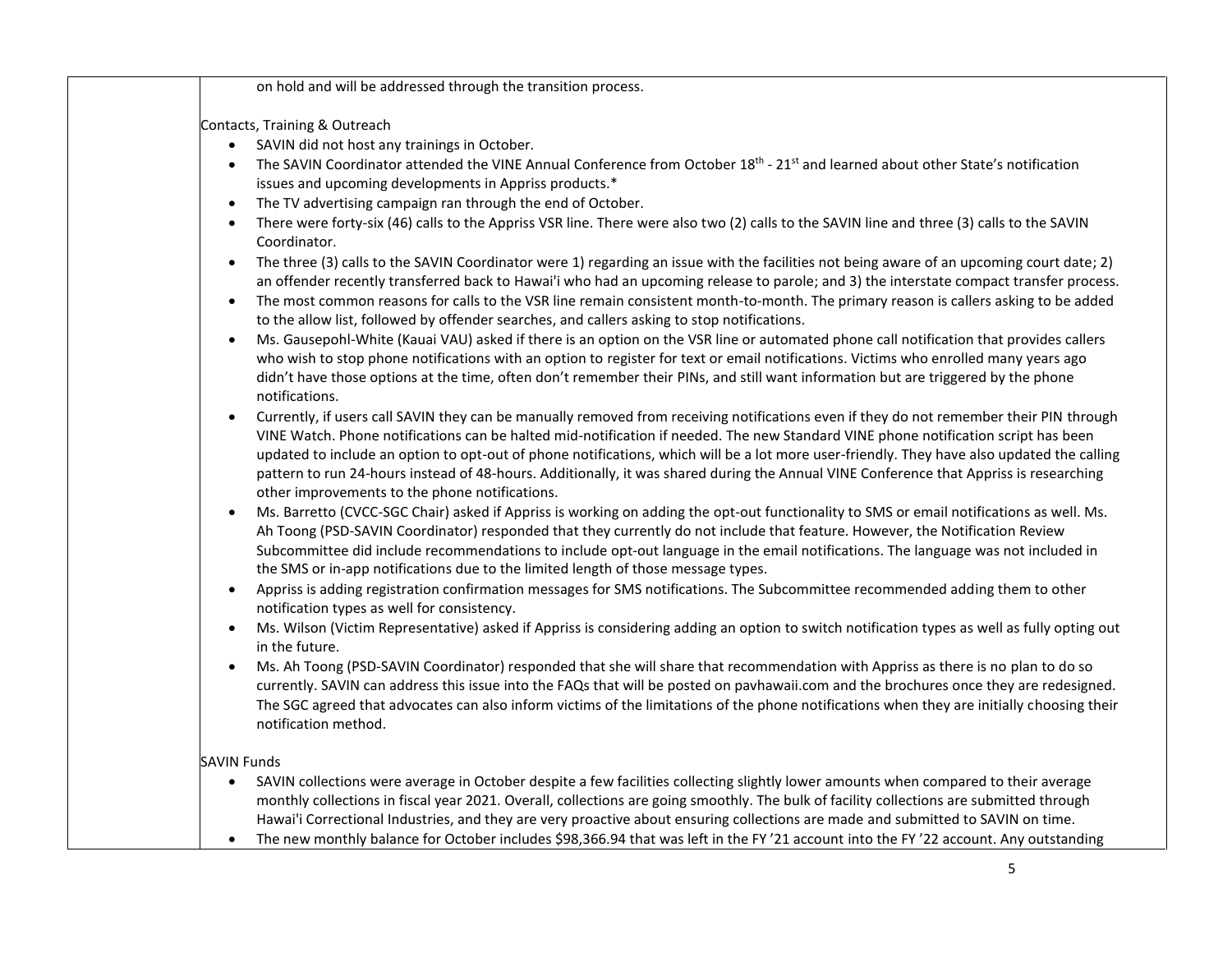| FY '21 encumbrances will be paid from that \$98,366.94.                                                                                               |
|-------------------------------------------------------------------------------------------------------------------------------------------------------|
| Though expenditures have increased, there will still be a large balance that rolls over year-to-year unless the annual cap on expenditures            |
| is increased from \$300,000. It is important the cap increase request is approved by the Legislature so that the funds can be for SAVIN               |
| and not appropriated for other purposes.                                                                                                              |
| Ms. Wilson (Victim Representative) asked why some cells in the "Monthly SAVIN Collections" table are highlighted in red. Ms. Ah Toong<br>$\bullet$    |
| (PSD-SAVIN Coordinator) answered that the cells are formatted to highlight amounts for the current month that are lower than the                      |
| average monthly collection in FY '21. This formatting serves as a reminder to look into any unusually low collections.                                |
| <b>ACTION PLAN</b>                                                                                                                                    |
| PSD will continue to conduct analysis and documentation on how different types of notifications function.<br>$\bullet$                                |
| Ms. Ah Toong (PSD-SAVIN Coordinator) will share the SGC's recommendation with Appriss to add an option to notification types rather<br>$\bullet$      |
| than fully opting out of notification.                                                                                                                |
| IV.<br><b>Transition to VINE Standard</b>                                                                                                             |
| DISCUSSION/CONCERN(S)                                                                                                                                 |
| Two (2) Notification Review Subcommittee meetings have been held to gather feedback on the VINE scripts. Feedback on the phone<br>$\bullet$           |
| scripts has already been sent to Appriss. Feedback on the SMS, email, and in-app notification scripts is being compiled and will be                   |
| submitted ASAP.                                                                                                                                       |
| The recordings for the phone notifications will be made in English, Ilocano, Japanese, Korean, and Tagalog.<br>$\bullet$                              |
| The kick-off meeting for the next phase of the transition is scheduled for November 30 <sup>th</sup> , 2021.<br>$\bullet$                             |
| Initially Appriss was trying to accelerate the timeline for the transition to meet their own internal deadlines. To do so, they were<br>$\bullet$     |
| recommending only transitioning the notifications that currently work to VINE Standard and working on the defective notification types                |
| and other issues after the transition is complete. However, PSD and Appriss were able to agree that the timeline could be pushed back                 |
| as it is imperative to get all notifications functioning correctly.                                                                                   |
| PSD is researching where data needs to be entered in the HPA database to trigger the seven (7) parole-related notifications that are not<br>$\bullet$ |
| functioning. Testing will be scheduled with HPA and Appriss to confirm the triggers and if any changes need to be made.                               |
| <b>ACTION PLAN</b>                                                                                                                                    |
| Ms. Ah Toong (PSD-SAVIN Coordinator) will continue to work with Appriss, the Notification Review Subcommittee, and HPA on the<br>$\bullet$            |
| transition.                                                                                                                                           |
| V.<br><b>SAVIN and RAVS Directed Reorganization</b>                                                                                                   |
| DISCUSSION/CONCERN(S)                                                                                                                                 |
| The SAVIN and RAVS programs moved to CVCC's Offices at 1164 Bishop Street.                                                                            |
| The SAVIN Coordinator permanent position was approved during the FY '21 Legislative session. PSD is working on getting it established                 |
| and moved from the Reentry Coordination Office to directly under the Deputy Director for Corrections. The SAVIN Coordination Office                   |
| will be part of PSD's consolidated victim service office and focus solely on victim issues.                                                           |
| PSD is requesting approval of two (2) Victim Advocate positions and one Office Assistant position during the FY'22 Legislative session.<br>$\bullet$  |
| Mr. Johnson (PSD-Dep-C) added that placing the SAVIN Coordination Office directly under the Dep-C puts the office at a policy level so<br>$\bullet$   |
| that if any issues arise at the division level, the Dep-C will be able to address them with the subordinate Division Chiefs. The                      |
| reorganization will also allow the SAVIN Coordination Office to make needed changes faster.                                                           |
|                                                                                                                                                       |